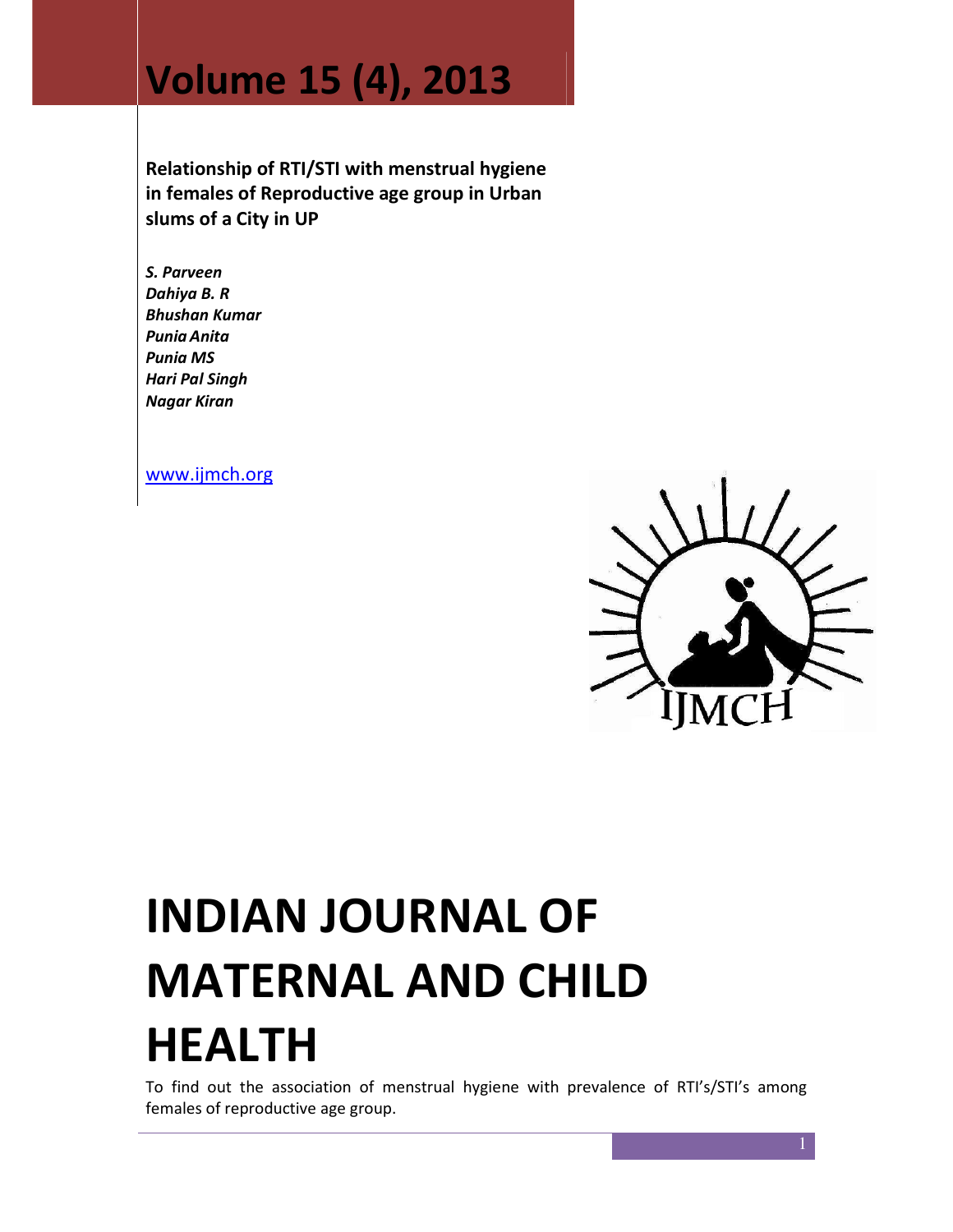# Relationship of RTI/STI with menstrual hygiene in females of Reproductive age group in Urban slums of a City in UP

<sup>1</sup>S. Parveen, <sup>2</sup>Dahiya B. R, <sup>3</sup>Bhushan Kumar, <sup>4</sup>Punia Anita, <sup>5</sup>Punia MS, <sup>6</sup>Hari Pal Singh, <sup>7</sup>Nagar Kiran

 $^1$ Asstt. Professor,  $^2$ Assoc. Prof.  $^6$ Asstt. Prof-cum-Statistician, Department of Community Medicine, SGT Medical College Hospital & Research Institute, Budhera, Gurgaon; <sup>3</sup>Senior Resident, Oral Health Sciences Centre PGIMER, Chandigarh; <sup>4</sup>Asstt. Prof, <sup>5</sup>Professor, Deptt of Community Medicine, BPS GMCW, Khanpur Kalan, Sonepat; <sup>7</sup>Nagar Kiran, Ayurveda Vachaspati (MD) st, National Institute of Ayurveda, Jaipur.

Correspondence: Dr. Mehar Singh Punia

# ABSTRACT

Background: Reproductive tract infections (RTIs) are one of the major public health problems, more so in developing countries. $<sup>1</sup>$  So, the control of RTIs, especially sexually</sup> transmitted infections (STIs), is an urgent health priority.

Objective: To find out the association of menstrual hygiene with prevalence of RTI's/STI's among females of reproductive age group.

Material and Methods: A community based cross sectional study was carried out in two randomly selected urban slums of Agra city, among 360 females. Chi square test was used for statistical analysis.

Results: The overall prevalence of RTI/STI was high i.e. 44.4% and it was more among females who had their menarche <13 years of age (48.0%) and among non-menstruating females (46.9%). Prevalence of RTI/STI was more i.e. 44.8% among those who changed pads only once or twice a day than those who changed pads three or more times, though statistically insignificant. The prevalence was significantly less among sanitary pad users than others.

Key words: Reproductive tract infection, Menarche, Menstrual hygiene.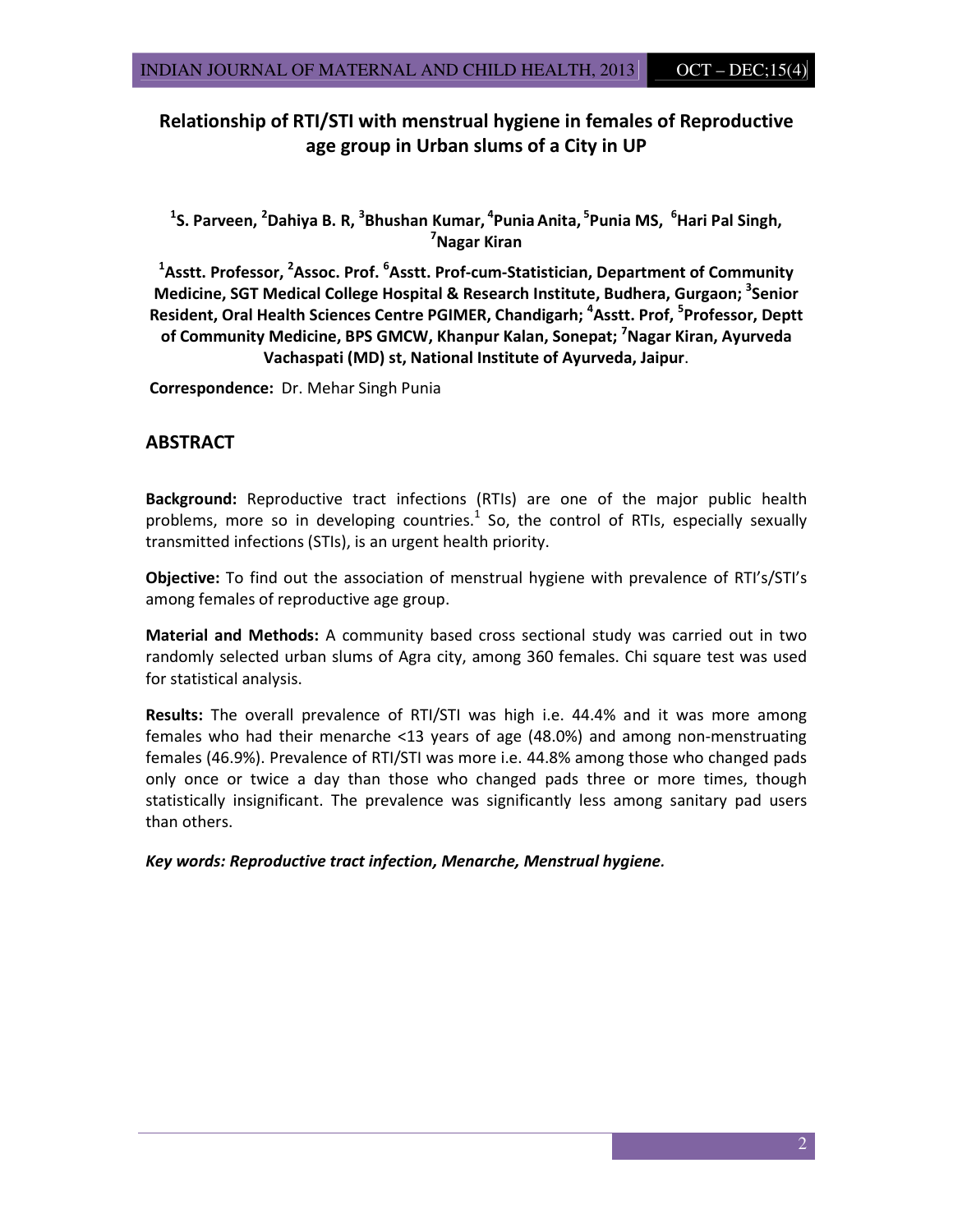## INTRODUCTION

Reproductive health, as defined by WHO means " a state of complete physical, mental, and social well being and not merely the absence of disease or infirmity, in all matters relating to the reproductive system and to its functions and processes. Reproductive health therefore, implies that people are able to have satisfying and safe sex life and that they have the capability to reproduce and the freedom to decide, if, when and how often to do so ( WHO, 1999 $)^2$ .

Reproductive tract infections (RTIs) are common diseases with profound social, health and economic consequences for women, men and children. As an attribute to optimum health, it has been the most neglected health problem throughout the world. RTIs are related to girls' and women's basic sexual and reproductive health needs. Women can be infected leading to RTI/STIs not only from sexual intercourse, but also from the use of unclean cloths during menstruation.

Menstruation is a physiological phenomenon unique to the females<sup>3</sup> and is part of the female reproductive cycle that initiates at puberty<sup>4</sup>. Hygiene practices during menstruation are of considerable importance as it has enormous health impact in terms of increased vulnerability to infections of the reproductive tract.<sup>5</sup> Interaction of socio-economic status, menstrual hygiene practices and RTI is noticeable. Today millions of women suffer from RTIs and its complications. It is likely that the infection is transmitted to the offspring of the pregnant mother.<sup>6</sup>

Although menstrual hygiene is an issue that every girl and woman has to deal with in her life, there is lack of information on the process of menstruation, the physical and psychological changes associated with puberty and proper requirements for managing menstruation. The taboos surrounding the issue in the society prevents girls and women from articulating their needs and the problems of poor menstrual hygiene management have been ignored or misunderstood.

Unhygienic practices during menstruation endanger the reproductive health and well-being of adolescent girls as well as adult women and expose them to reproductive tract infection, pelvic inflammatory diseases (PIDs) and their complications<sup>7</sup>.

Few studies done in the past have acknowledged the association between menstrual hygiene and RTIs. However, the relationship between the two processes has been a neglected subject. Given this, it was decided to identify the relationship, if any, between menstrual hygiene practices and reproductive tract infections.

#### MATERIALS AND METHODS

The present study was conducted in Jattu Bazar and Wazirpura locality of Agra city from March 2008-September 2009 among females of reproductive age group. Sample size of 360 was calculated assuming prevalence of RTIs/STIs as 22.4% (Patnaik L et al - 2007)<sup>8</sup> and margin of error 20%. 180 females of reproductive age group were interviewed from each slum. The study population was selected by using multistage simple random sampling. In the first stage two wards were selected randomly from the list of municipal wards using the random number table. In second stage, one slum from each ward was selected and the slums were - Jattu Bazaar from Khataina ward and Wazirpura from Wazirpura ward. For the selection of study cases a central location in each of the selected area was approached and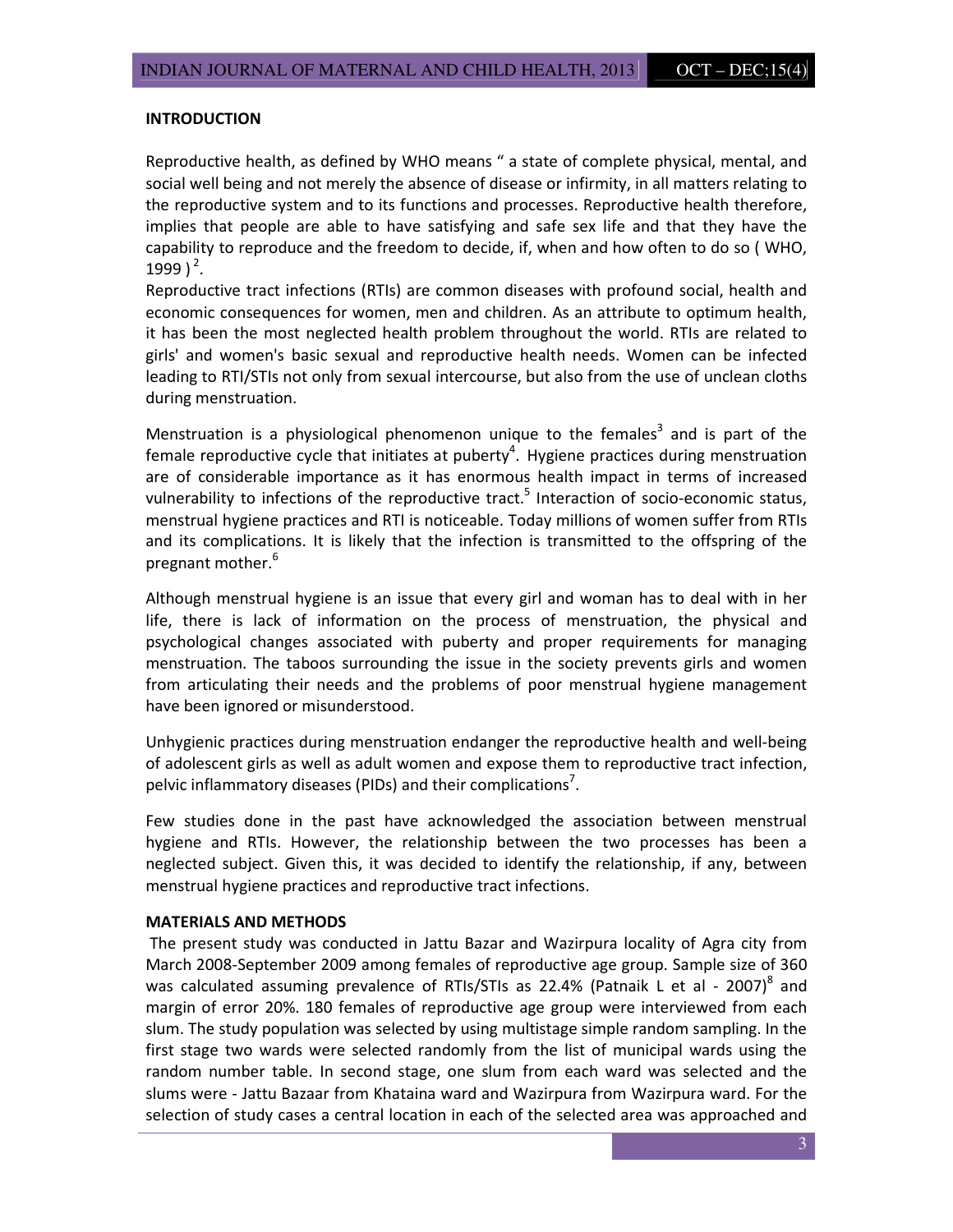direction to start the interview was randomly decided by spinning the pencil. The direction towards which the pencil point faced was chosen and the nearest household visited and was asked for any female in the reproductive age group in that household. Every house was covered following left hand principle until desired sample size was achieved from each slum. The detailed information was collected on a predesigned and pretested structured schedule. The information thus collected was computerized in specific program developed on Microsoft excel 2003 software and were analyzed.

# RESULTS

The prevalence of RTI/STI among women of reproductive age group was high i.e. 44.4% and it was more (48.0%) in females who had their menarche at <13 years of age and less (35.8%) in those who had their menarche at the age of 13 and more; and this difference was found to be statistically significant ( $x^2$ = 4.5, df = 1, p < 0.05) as shown in Table 1.

| Age of Menarche<br>(Years) | Study population |      | RTI/STI Cases |                   |  |
|----------------------------|------------------|------|---------------|-------------------|--|
|                            | No.              | $\%$ | No.           | Prevalence<br>(%) |  |
| < 13                       | 254              | 70.6 | 122           | 48.0              |  |
| $\geq$ 13                  | 106              | 29.4 | 38            | 35.8              |  |
| Total                      | 360              | 100  | 160           | 44.4              |  |

Table 1: Distribution of RTI/STI cases in relation to age of menarche

 $x^2 = 4.5$ , df = 1, p < 0.05

Table 2 shows that prevalence of RTI among menstruating females was 44.2% and among non menstruating females it was 46.9%, however this difference was not found to be statistically significant ( $x^2$ = 0.084, df = 1, p > 0.05). Among non menstruating females, prevalence was maximum i.e. 53.8% in post menopausal females followed by 42.1% in hysterectomised females. But, the difference was not found to be statistically significant  $(x^2 = 0.427, df = 1, p > 0.05)$ .

Table 3 depicts that overall prevalence of RTI/STI in menstruating females was 44.2%. Prevalence was maximum i.e. 44.8% among those who changed pads once or twice a day and minimum i.e. 41.9% in those who changed pads > 3 times a day but this difference was not found to be statistically significant ( $x^2$  = 0.129, df = 2, p> 0.05). Regarding the prevalence of RTI/STI according to the type of material used, it was found that prevalence of RTI/STI was minimum i.e. 32.1% in sanitary pads users and maximum i.e. 59.2% among those who used any other cloth for menstruation and this difference was found to be statistically significant ( $x^2$ = 7.37, df = 2, p< 0.05).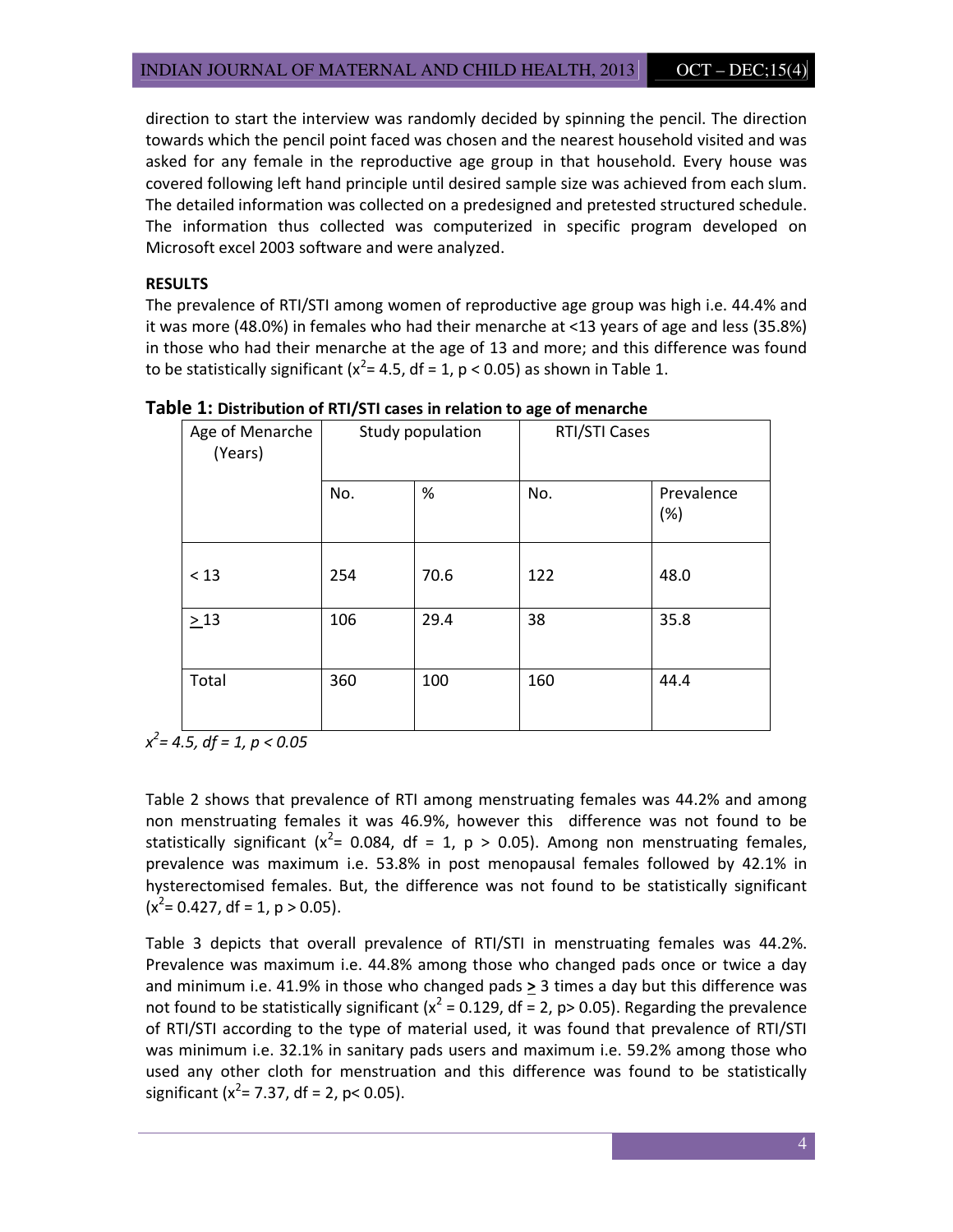| <b>Menstruating status</b> | <b>Study Population</b> |      | RTI/STI Cases |            |                    |  |
|----------------------------|-------------------------|------|---------------|------------|--------------------|--|
|                            | No.                     | %    | No.           | Prevalence | Test of            |  |
|                            |                         |      |               | $(\%)$     | significance       |  |
| Menstruating               | 328                     | 91.1 | 145           | 44.2       | $x^2$ = 0.084      |  |
| Non menstruating           | 32                      | 8.9  | 15            | 46.9       | $df = 1, p > 0.05$ |  |
| (i) Hysterectomised        | 19                      | 5.3  | 8             |            | $x^2$ = 0.427      |  |
|                            |                         |      |               | 42.1       | $df = 1, p > 0.05$ |  |
| (ii) Post menopausal       | 13                      | 3.6  | 7             |            |                    |  |
|                            |                         |      |               | 53.8       |                    |  |
|                            |                         |      |               |            |                    |  |
| Total                      | 360                     | 100  | 160           | 44.4       |                    |  |

# Table 2: Distribution of RTI/STI cases according to menstruating status of respondents

# Table 3: Distribution of RTI/STI cases in relation to menstrual hygiene

| <b>Frequency of</b><br>Changing | <b>Type of Material Used</b> |                |                            |                               |                 |                                                                   |              |        |
|---------------------------------|------------------------------|----------------|----------------------------|-------------------------------|-----------------|-------------------------------------------------------------------|--------------|--------|
| of Pads/day<br>(Number &        | <b>Sanitary Pads</b>         |                | Dry & clean<br>cloths pads |                               | Any other Cloth |                                                                   | <b>Total</b> |        |
| %)                              | <b>Users</b>                 | Cases          | <b>Users</b>               | Cases                         | <b>Users</b>    | Cases                                                             | No.          | Cases  |
| $\mathbf{1}$                    | 9                            | $\overline{3}$ | 58                         | 25                            | $\overline{7}$  | $\overline{4}$                                                    | 74           | 32     |
| %                               | 12.2                         | 33.3           | 78.4                       | 43.1                          | 9.5             | 57.1                                                              | 22.6         | 43.2   |
| $\overline{2}$                  | 15                           | 4              | 171                        | 73                            | 37              | 23                                                                | 223          | 100    |
| %                               | 6.7                          | 26.7           | 76.7                       | 42.7                          | 16.6            | 62.2                                                              | 68           | 44.8   |
| $\geq$ 3                        | 4                            | $\mathbf{1}$   | 22                         | 10                            | 5               | $\overline{2}$                                                    | 31           | 13     |
| %                               | 12.9                         | 25             | 71.0                       | 45.5                          | 16.1            | 40.0                                                              | 9.5          | 41.9   |
| Total users                     | 28                           | 8              | 251                        | 108                           | 49              | 29                                                                | *328         | $*145$ |
| %                               | 8.5                          | 32.1           | 76.5                       | 43.0                          | 14.9            | 59.2                                                              | 100          | 44.2   |
| Test of<br>significance         | $\bullet$                    |                | Type of material used      | Frequency of changing of pads |                 | $x^2$ = 0.129, df = 2, p > 0.05<br>$x^2$ = 7.37, df = 2, p < 0.05 |              |        |

\*Not includes females who are not menstruating now, as some of them had undergone hysterectomy (19 females) or postmenopausal (13 females)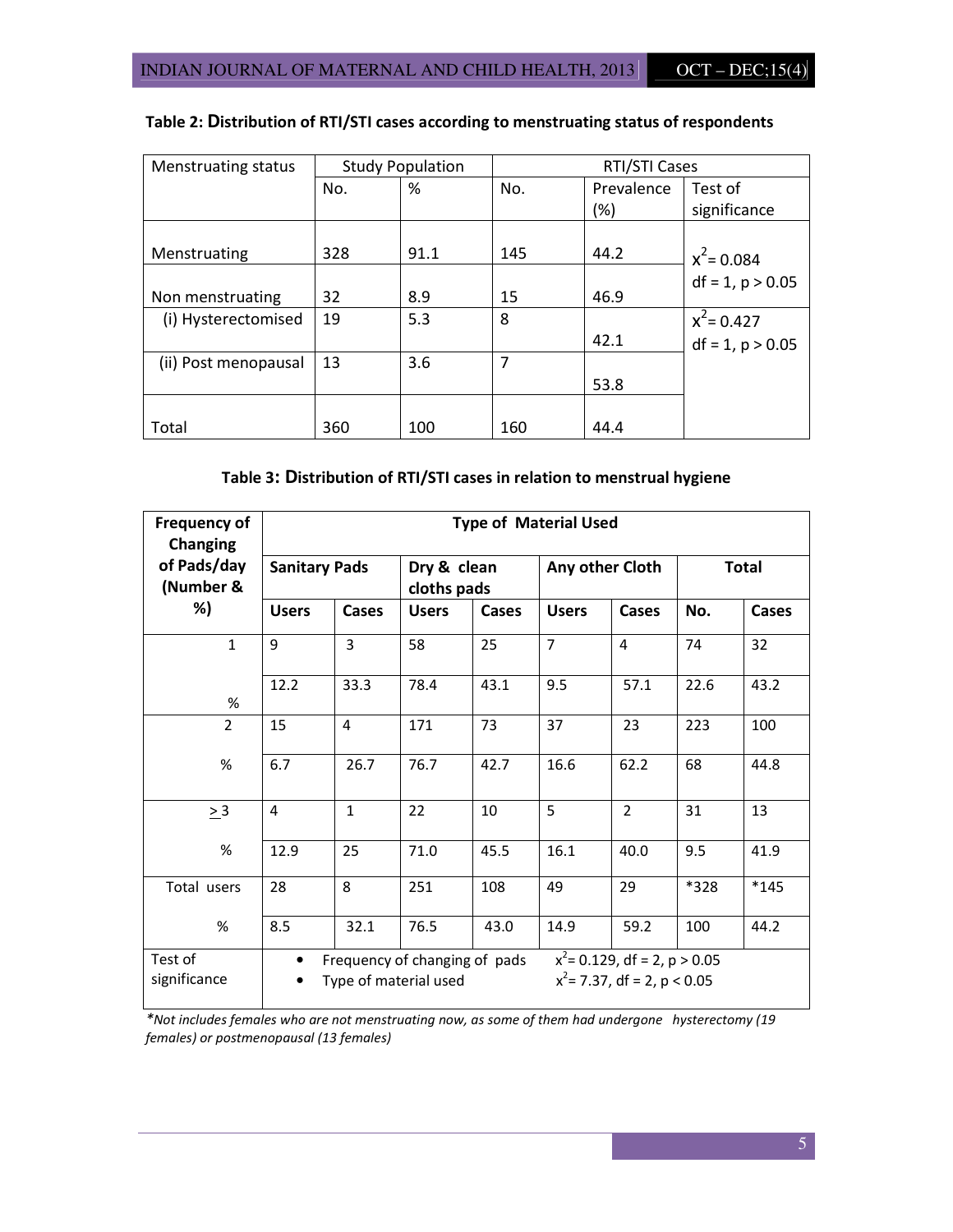#### **DISCUSSION**

In the present study prevalence of RTI/STI was high (44.4%) and was more i.e. 48.0% in females who had their menarche less than 13 years of age and less (35.8%) in those who had their menarche at the age of 13 years and above. Pant B. (2000)<sup>9</sup> also observed that the prevalence of RTI showed a positive association with early age at menarche.

As with the present study, prevalence of RTIs/STIs among menstruating females was 44.2% and among non-menstruating females, it was 46.9%, however menstruating status did not show any significant effect on prevalence of RTI/STI.

 Regarding relation of menstrual hygiene with prevalence of RTI/STI, it was seen that prevalence was maximum i.e. 44.8% among those who change pads once or twice a day and minimum (41.9%) in those who change pads 3 times or more a day but this difference was not found to be statistically significant. It showed that frequency of changing pads was not so significant. According to the type of material used, prevalence of RTI/STI was minimum (32.1%) in sanitary pads users and maximum i.e. 59.2% among those who use any other cloth for menstruation. A higher prevalence of RTI in females using any other (dirty) cloth during menstruation is indicative of poor menstrual hygiene and added risk for RTI. Nearly similar findings were observed from the studies of Pant B. (2000) who found that the prevalence of RTI was significantly higher in women who used unwashed clothes during menstruation (40.2%) as compared to women who used either washed clothes (23.7%) or sanitary pads (28.6%) and Dasgupta A (2007) who reported that prevalence was maximum among girls using old cloth pieces.

#### **CONCLUSION**

Good menstrual hygiene is crucial for the health, education, and dignity of young girls and women. This is an important sanitation issue which has long been in the closet and there was a long standing need to openly discuss it.<sup>10</sup> Awareness regarding reproductive health issues for women should be realized and discussed in the community more frequently. There is urgent need to popularize and provide low cost quality sanitary pads in the community to control the major problem of RTIs among women especially in slum dwellers.

#### Source of funding – NIL

Acknowledgement: Authors are highly thankful to all the women who participated voluntarily in the study without any financial incentive.